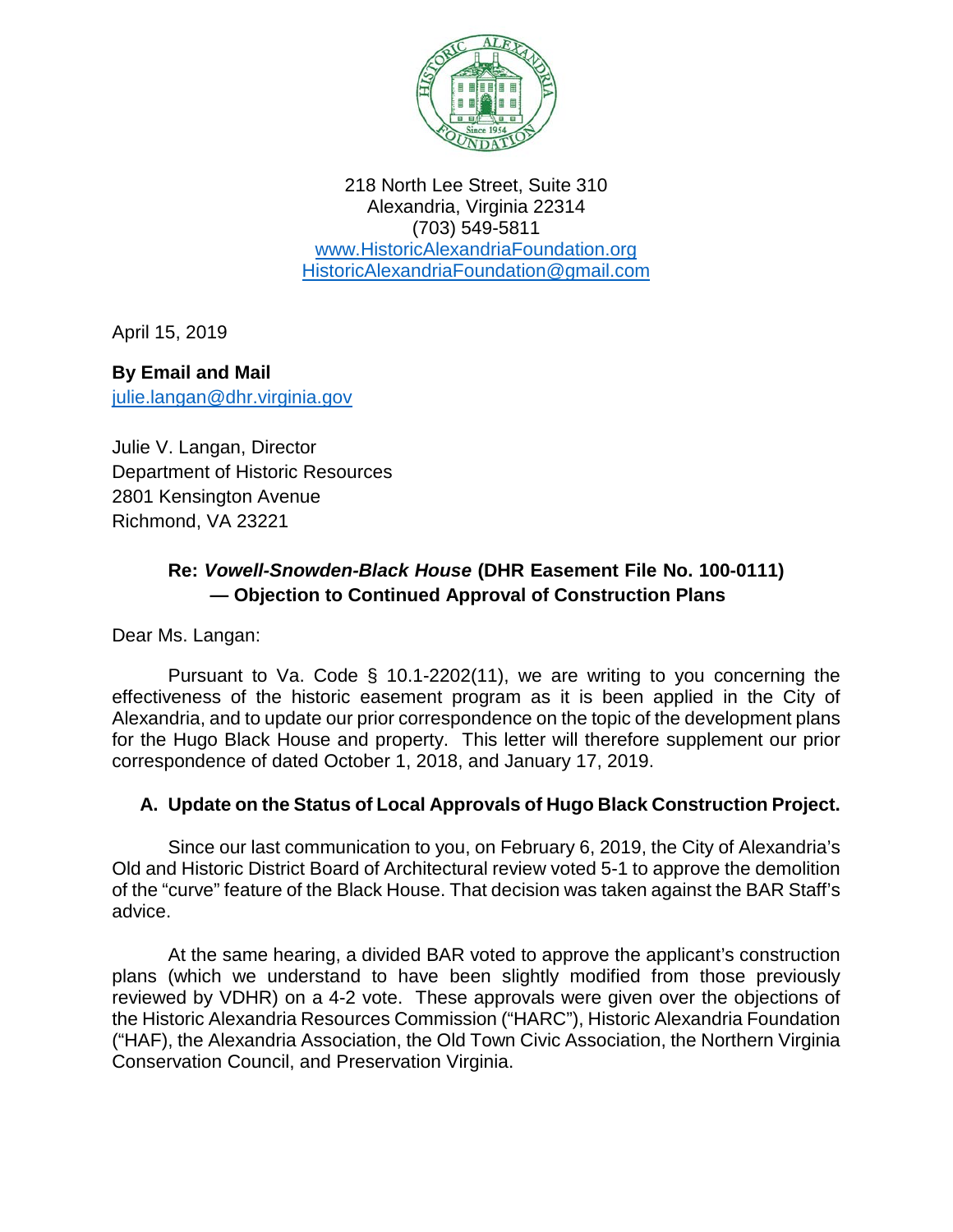Julie V. Langan April 15, 2019 Page 2

On February 19, 2019, HAF filed an appeal of the BAR's decision to the City Council. The appeal was joined by 126 neighbors of the property -- more than five times the number of objecting property owners as were necessary to prosecute the appeal. The hearing was scheduled for April 13, 2019 but has since been deferred to May 17, 2019.

### **B. New Information Concerning the Proposed Demolition of the "Curve" Section of the House Joining the Ell to the Main Block.**

In our last letter we shared with you the information proving that the "curve" feature of the Hugo Black House was indeed an historic addition to the house, and the conclusion of the local BAR staff that the addition was placed on the house by the mid-19<sup>th</sup> Century. As they had in their written submissions to VDHR, the applicants had originally argued that the feature was not historic based on their incorrect reading of the HABS photographs. The recognition that the feature was indeed historic prompted the BAR Staff to recommend denying permission to demolish the curve.

A majority of the BAR members, however, decided nevertheless to allow the demolition permit on the grounds that it would facilitate the maintenance of the main block of the house. We regard this as an unsupportable decision that is contrary to the VDHR determination made in 2014 and contrary to VDHR policy. 36 C.F.R. § 68.3(b)(4)("Changes to a property that have acquired historic significance in their own right will be retained and preserved."). While we and the rest of the local preservation community have appealed this decision to City Council, we continue to urge VDHR to exercise its own authority to prevent the irrevocable destruction of this historic feature of a landmark property.

### **C. New Information Concerning the Inability of the Landowner to Utilize the Structure Originally Described as a "Garage" for the Purpose of Housing Motor Vehicles.**

As we informed you in our letter of January 17, 2019, during the local planning process the owner recognized that the 26 x 26 foot structure originally proposed as a multi-car garage is not a permitted use under the Alexandria Zoning Ordinance. Presumably to maintain whatever arguments they have made that the structure is permissible under the easement as a "garage,"[1](#page-1-0) the owner then proceeded to describe the structure to the local BAR as a "WORKSHOP/BIKE GARAGE." After HAF

<span id="page-1-0"></span><sup>&</sup>lt;sup>1</sup> Although the easement does allow for the maintenance of certain outbuildings and structures (including a garage and tennis court), Deed Book 757 Page 868, that is because those structures (the garage and tennis court) already existed. *See* HABS No. VA-709 at 7; HABS No. 711 at 2 (Justice Black used the Carriage House as a garage and had built a tennis court). HAF maintains that it is a misreading and misapplication of the easement to construe it as authorizing the construction of additional garages on the protected open space.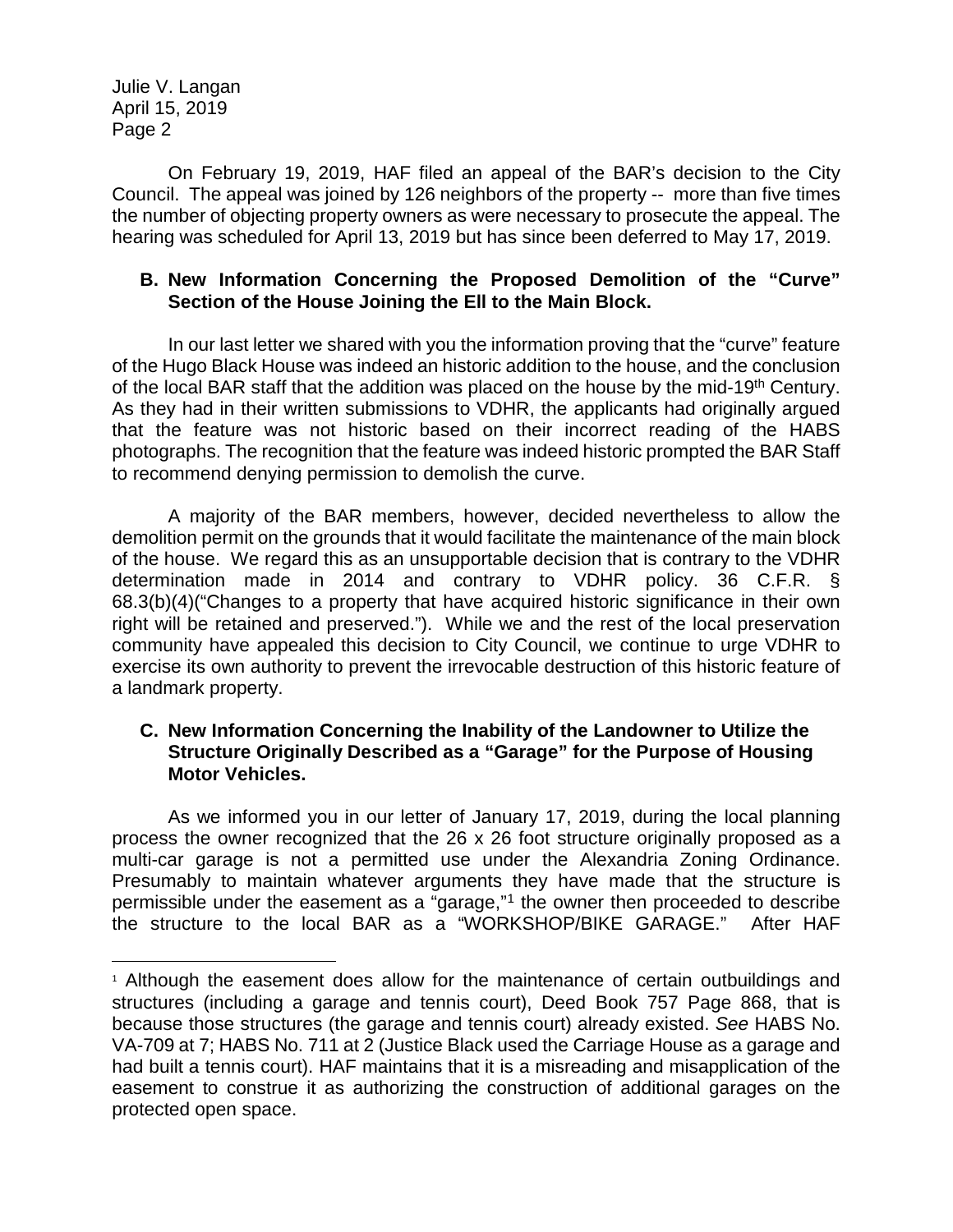Julie V. Langan April 15, 2019 Page 3

demonstrated that a "garage" means a place in which motor vehicles are stored and cared for, at the February 6, 2019 BAR Hearing the owner finally abandoned the effort to justify the building as a "garage." The applicant renamed the structure yet again, calling it a "Bike Workshop," Hearing Video (2/6/2019) at 1:38, in apparent recognition that it is not a "garage." The development plans still show the extensive paving proposed when this 26 x 26 foot structure was conceived as a "garage."

Thus, this unnecessary structure — which cannot fulfill the originally conceived function as a "garage" — will disrupt the landmark open space. Approval of such unnecessary additions, based on no showing of need, this is contrary to the most basic of preservation principles. *E.g.*, 36 CFR 68.3(b)(2); Secretary of the Interior's Standards for the Treatment of Historic Properties with Guidelines for Preserving, Rehabilitating, Restoring & Reconstructing Historic Buildings (2017) at 162 (Recommended)("A new exterior addition to a historic building *should be considered in a rehabilitation project only after determining that requirements for a new or continuing use cannot be successfully met* by altering non-significant interior spaces.")(emphasis added).

Since the owner has now publicly acknowledged that the structure is not a "garage", there is no reasonable argument why VDHR should allow the construction of this proposed building on landmark open space.

#### **D. Additional Information Regarding the Historical Importance of the Resource Under VDHR's Protection.**

The process of appealing the BAR decision to the Alexandria City Council has generated substantial and important new information that VDHR should take into account in its determinations of the proper stewardship of the easement on the Hugo Black House. We therefore submit for your review and consideration the following:

- 1) Letter from the Historic Alexandria Resources Commission ("HARC") dated March 31, 2019.
- 2) Letter from A.E. "Dick" Howard (White Burkett Miller Professor of Law and Public Affairs at the University of Virginia Law School) dated April 1, 2019.
- 3) Letter from W. Brown Morton III (Professor Emeritus, Department of Historic Preservation, University of Mary Washington, Virginia), dated April 3, 2019.
- 4) Letter from Roger K. Newman (Hugo Black Biographer) dated April 5, 2019.
- 5) Email from Harry Butowsky to Alexandria City Council (NHS/NHL Historian Retired) dated April 5, 2019.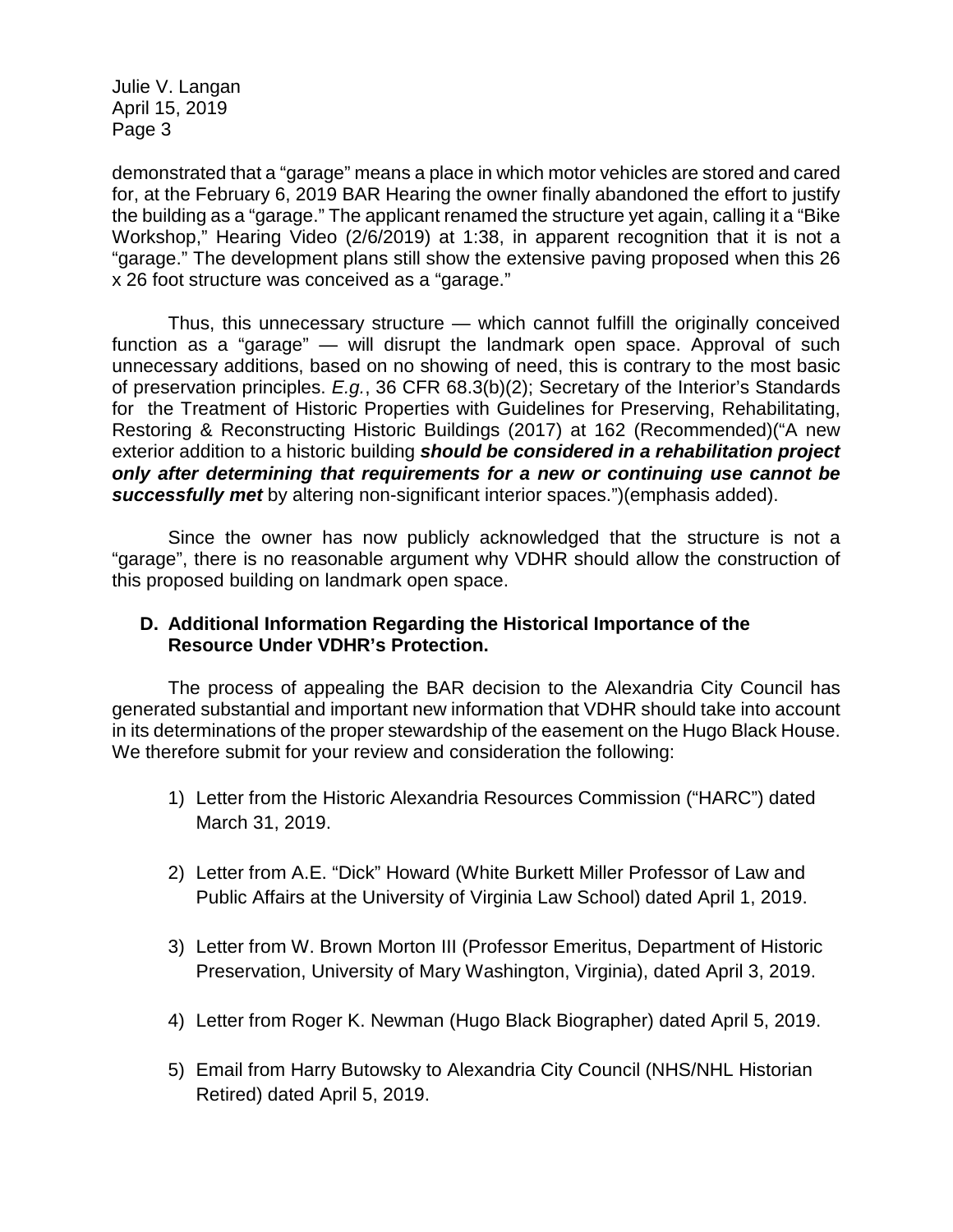- 6) Letter from Josephine Black Persaresi (last surviving child of Hugo Black and signatory of easement given to VDHR) dated April 6, 2019.
- 7) Letter from John E. Dumsick, P.E. (VA)(structural engineer) dated April 8, 2019.

In addition, the lengthy HAF letter to the City Council dated April 2, 2019, is available on the HAF website here:

[http://www.historicalexandriafoundation.org/downloads/HAF\\_LettertoCityCouncil.pdf.](http://www.historicalexandriafoundation.org/downloads/HAF_LettertoCityCouncil.pdf)

We urge you to consider these materials in any further consideration of the Hugo Black House easement.

#### **E. Open Space Land Act Easements Are Not Private Matters Between the Landowner and the VDHR.**

We know that some have argued that the enforcement of Open Space Land Act easements such as the one in place on the Hugo Black House property is a private matter between the Department and the current landowner. But there is no basis for that position, and it is contrary to the formal opinion of the Attorney General provided to the Honorable Thomas D. Rust, 2012 Op. Va. Att'y. Gen. 31, Op. No. 11-140 (Aug. 31, 2012)(attached).

"As the statutory framework of OSLA and VCEA demonstrate, conservation easements serve a much more public function than conventional easements." *Id.* at 32. "[C]onservation easements are held and administered by the easement holders not for themselves, but on behalf of the public and in furtherance of state policy." *Id.* at 33. "[T]he holder of a conservation easement is 'not the sole party receiving the benefit of the easement.'" *Id.* (quoting *Piedmont Envt'l Council v Malawer,* 80 Va. Cir. 116, 118 (Jan. 28, 2010). And, "holders of easements authorized under OSLA *are prohibited from*  releasing the easement unless certain statutory criteria are met and upon the substitution of like-kind land for the released easement-encumbered land." 2012 Op. Va. Att'y. Gen. at 32 (emphasis added).

Moreover, the Department is duty bound to seek advice from groups such as HAF that conduct historic preservation programs. Va. Code § 10.1-2202(11). We therefore continue to urge the VDHR to use its easement authority to deny the request of the owner of the Hugo Black House and property to develop the protected urban open space. We believe that is required both the by the terms of the easement, and by Va. Code § 10.1- 1704, which is incorporated into the easement.